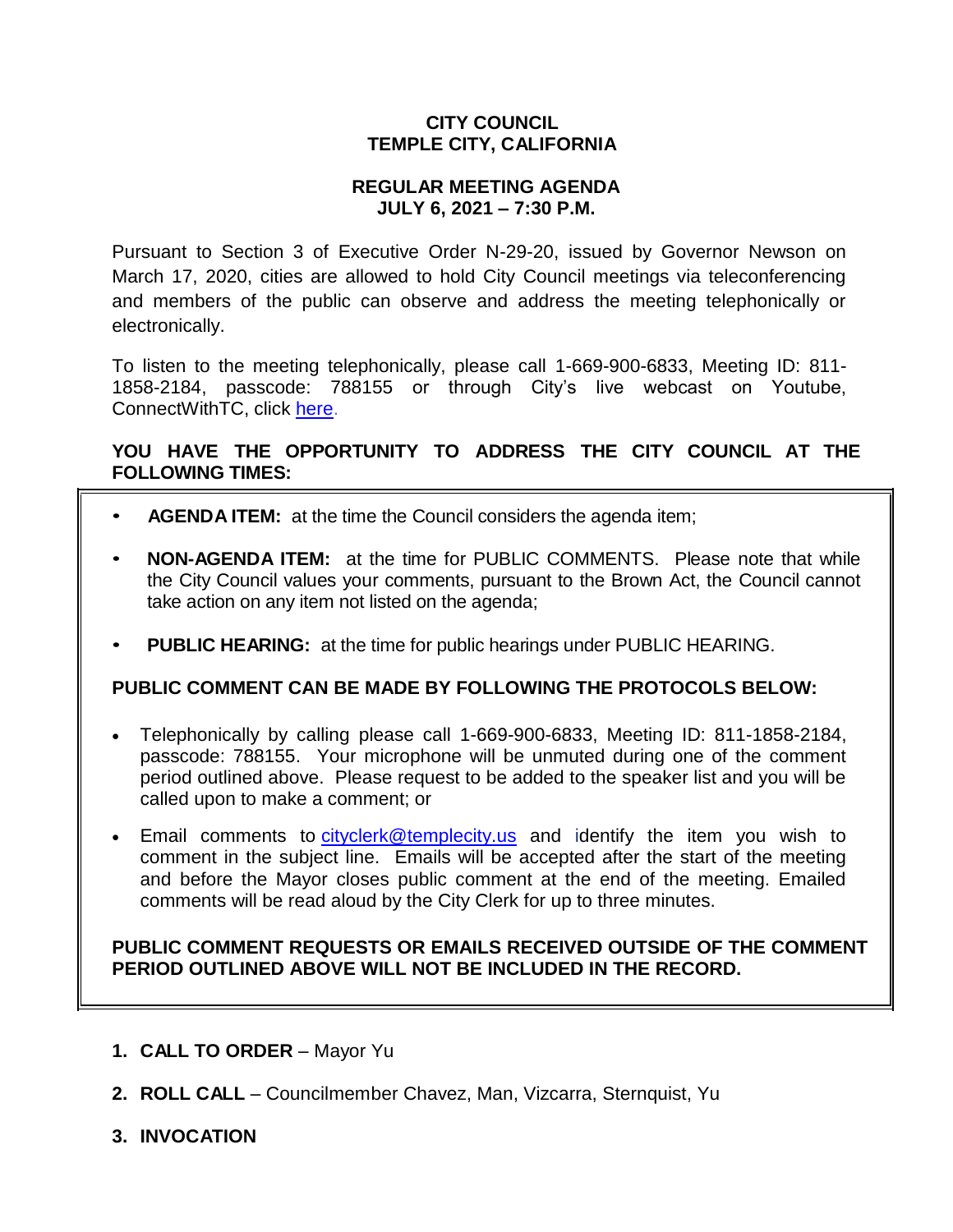City Council Agenda July 6, 2021 Page 2 of 5

## **4. PLEDGE OF ALLEGIANCE**

# **5. CEREMONIAL MATTERS – PRESENTATIONS**

A. NATIONAL MOSQUITO CONTROL AWARENESS WEEK PROCLAMATION

## B. PARKS AND RECREATION MONTH PROCLAMATION

## **6. PUBLIC COMMENTS ON ITEMS NOT LISTED ON THE AGENDA**

The City Council will now hear public comments regarding items **not listed** on the agenda. The procedure to address the City Council is highlighted on the first page of this agenda. This section is limited to 30 minutes total.

### **7. CONSENT CALENDAR**

All Consent Calendar items may be approved in a single motion as recommended unless removed for further discussion. If members of the City Council or persons in the audience wish to discuss any matters listed on the Consent Calendar, please address them at this time.

Recommendation: Approve Items A through H per recommendations.

# [A. APPROVAL OF MINUTES](https://www.ci.temple-city.ca.us/DocumentCenter/View/16462/7A_CCM-2021-06-15)

The City Council is requested to review and approve the Minutes of the Regular City Council Meeting of June 15, 2021.

Recommendation: Approve.

## B. PLANNING [COMMISSION ACTIONS](https://www.ci.temple-city.ca.us/DocumentCenter/View/16463/7B_PC-Actions_-2021-6-22_v2)

The City Council is requested to receive and file the actions of the Planning Commission Regular Meeting of June 22, 2021.

Recommendation: Receive and file.

## C. [OPPOSITION TO SENATE BILL 9](https://www.ci.temple-city.ca.us/DocumentCenter/View/16464/7C_Opposition-to-SB-9_Staff-Report_v4-w-attachment)

The City Council is requested to approve a letter opposing Senate Bill 9 which would require local governments to ministerially approve urban lot splits and housing development containing two residential units in single-family residential zones.

Recommendation: Approve a letter in opposition to Senate Bill 9.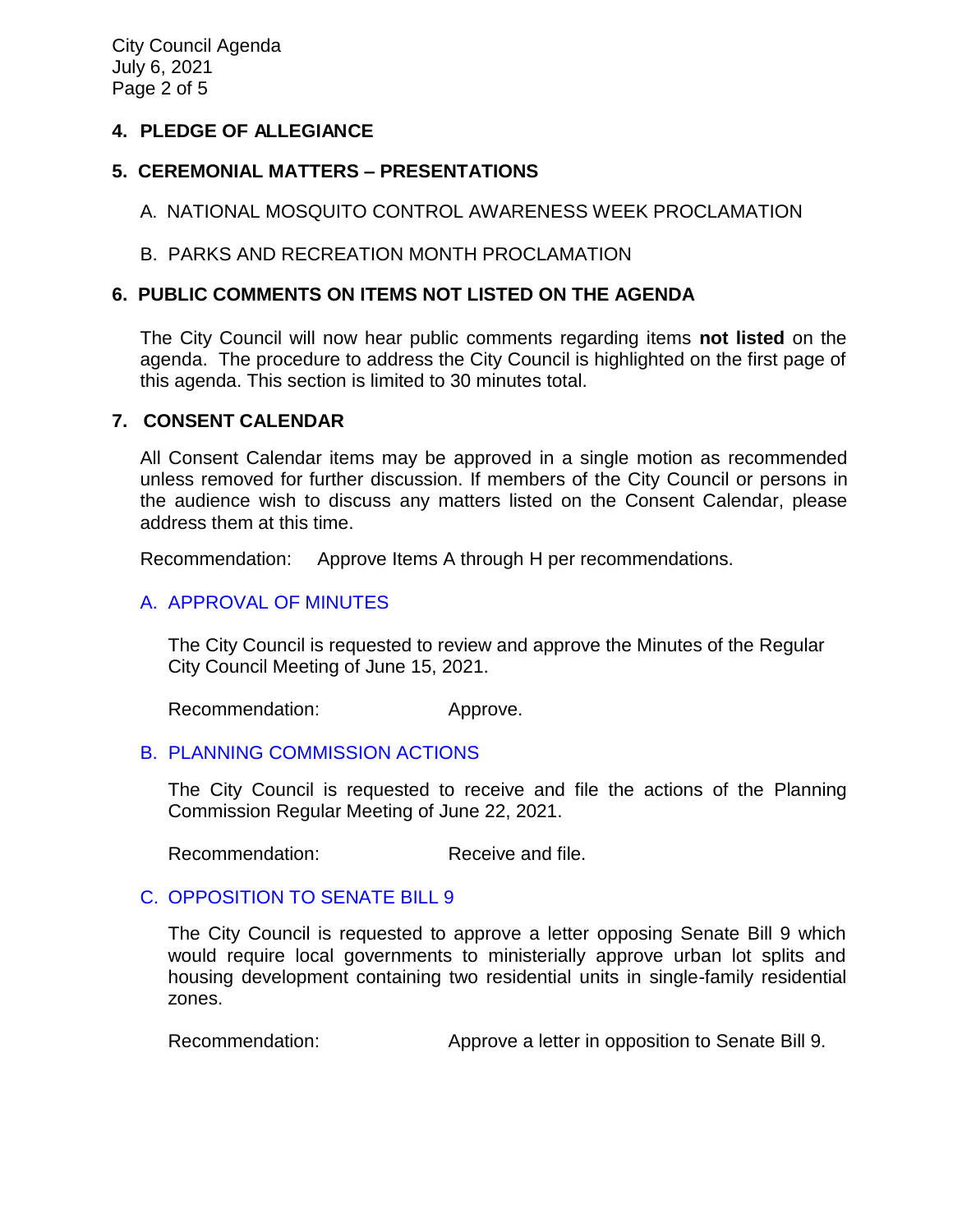## D. [APPROVAL OF CONSULTANT SERVICES AGREEMENT WITH SANDI](https://www.ci.temple-city.ca.us/DocumentCenter/View/16465/7D_CDBG-Housing-Consultant_Staff-Report_2021_v2-attachments)  [MEDRANO TO PROVIDE HOUSING CONSULTANT SERVICES FOR THE](https://www.ci.temple-city.ca.us/DocumentCenter/View/16465/7D_CDBG-Housing-Consultant_Staff-Report_2021_v2-attachments)  [CITY'S HOME IMPROVEMENT PROGRAMS](https://www.ci.temple-city.ca.us/DocumentCenter/View/16465/7D_CDBG-Housing-Consultant_Staff-Report_2021_v2-attachments)

The City Council is requested to approve the Consultant Services Agreement for Fiscal Year 2021-22 with the option to renew as the current agreement is set to expire on June 30, 2021.

Recommendation:

- 1. Approve a consultant services agreement with Sandi Medrano (Medrano) to provide housing consultant services for Fiscal Year 2021-22, which cannot exceed 20 percent of the expenditures for the City's Home Improvement Program and Permanent Local Housing Allocation or \$73,800, whichever is less; and
- 2. Authorize the City Manager to finalize and execute the consultant services agreement with Medrano for FY 2021-22.
- E. AMENDMENT NO. 4 [SUPPORT SERVICES AGREEMENT FOR](https://www.ci.temple-city.ca.us/DocumentCenter/View/16466/7E_BreaIT_Staff-Report-FY-2021-22)  [INFORMATION TECHNOLOGY WITH CITY OF BREA/BREAIT](https://www.ci.temple-city.ca.us/DocumentCenter/View/16466/7E_BreaIT_Staff-Report-FY-2021-22)

The City utilizes IT support services from the City of Brea/BreaIT. Amendment No. 4 extends the term from July 1, 2021 to June 30, 2022.

Recommendation:

- 1. Approve the Amendment No. 4 Support Services Agreement with the City of Brea/BreaIT for the period of July 1, 2021 to June 30, 2022; and
- 2. Authorize the City Manager to execute the Agreement.

#### F. [PUBLIC ART PROPOSAL REPORT](https://www.ci.temple-city.ca.us/DocumentCenter/View/16467/7F_Public-Art-Proposal_Staff-Report_v2-w-attachment)

The City Council is requested to review and approve the public art proposal at the Live Oak Park softball field.

Recommendation: Review and approve the public art proposal at the Live Oak Park softball field.

#### G. [ADOPTION OF RESOLUTION NO. 21-5539 APPROVING PAYMENT OF BILLS](https://www.ci.temple-city.ca.us/DocumentCenter/View/16468/7G_CC-Warrant_Reso-21-5539_FY-2021-21_w-attachment)  [FOR FISCAL YEAR 2020-21](https://www.ci.temple-city.ca.us/DocumentCenter/View/16468/7G_CC-Warrant_Reso-21-5539_FY-2021-21_w-attachment)

The City Council is requested to adopt Resolution No. 21-5539 authorizing the payment of bills.

Recommendation: Adopt Resolution No. 21-5539.

[H. ADOPTION OF RESOLUTION NO. 21-5540 APPROVING PAYMENT OF BILLS](https://www.ci.temple-city.ca.us/DocumentCenter/View/16469/7H_CC-Warrant_Reso-21-5540_FY-2021-22-w-attachment)  [FOR FISCAL YEAR 2021-22](https://www.ci.temple-city.ca.us/DocumentCenter/View/16469/7H_CC-Warrant_Reso-21-5540_FY-2021-22-w-attachment)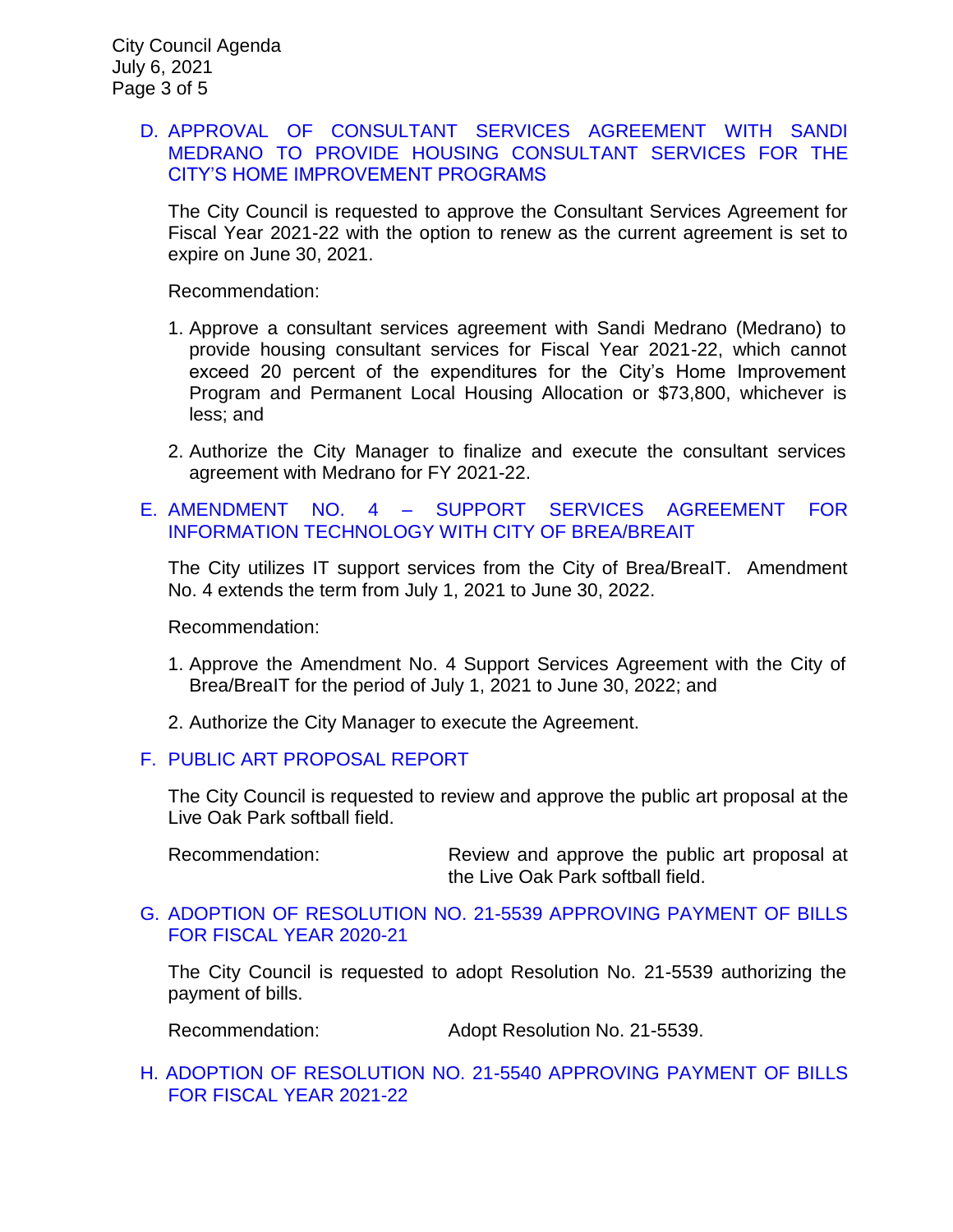City Council Agenda July 6, 2021 Page 4 of 5

> The City Council is requested to adopt Resolution No. 21-5540 authorizing the payment of bills.

Recommendation: Adopt Resolution No. 21-5540.

- **8. PUBLIC HEARING**  None
- **9. UNFINISHED BUSINESS**  None
- **10. NEW BUSINESS**  None
- **11. UPDATE FROM CITY MANAGER**
- **12. UPDATE FROM CITY ATTORNEY**
- **13. COUNCIL REPORTS REGARDING AD HOC OR STANDING COMMITTEE MEETINGS** 
	- A. SCHOOL DISTRICT/CITY STANDING COMMITTEE (Councilmember Man and Councilmember Chavez) – Formed 1/3/2012
	- B. LAS TUNAS DOWNTOWN REVITALIZATION STANDING COMMITTEE (Councilmember Chavez and Mayor Yu) – Formed 2/18/2014
	- C. FUTURE DEVELOPMENT OF CITY PROPERTIES STANDING COMMITTEE (Mayor Yu and Councilmember Man) – Formed 2/18/2014
	- D. AUDIT STANDING COMMITTEE (Councilmember Chavez and Mayor Yu) – Formed 7/15/2014
	- E. FACILITIES, PUBLIC WORKS, AND INFRASTRUCTURE STANDING **COMMITTEE** (Mayor Yu and Councilmember Man) – Formed 4/4/2017
	- F. PRIMROSE PARK ART ELEMENT AD HOC (Councilmember Vizcarra and Mayor Yu) – Formed 5/19/20
	- G. CITY BASED HOMELESS PLAN STANDING COMMITTEE (Councilmember Vizcarra and Mayor Pro Tem Sternquist) – Formed 3/16/21

## **14. COUNCIL ITEMS SEPARATE FROM THE CITY MANAGER'S REGULAR AGENDA**

- A. COUNCILMEMBER CHAVEZ
- B. COUNCILMEMBER MAN
- C. COUNCILMEMBER VIZCARRA